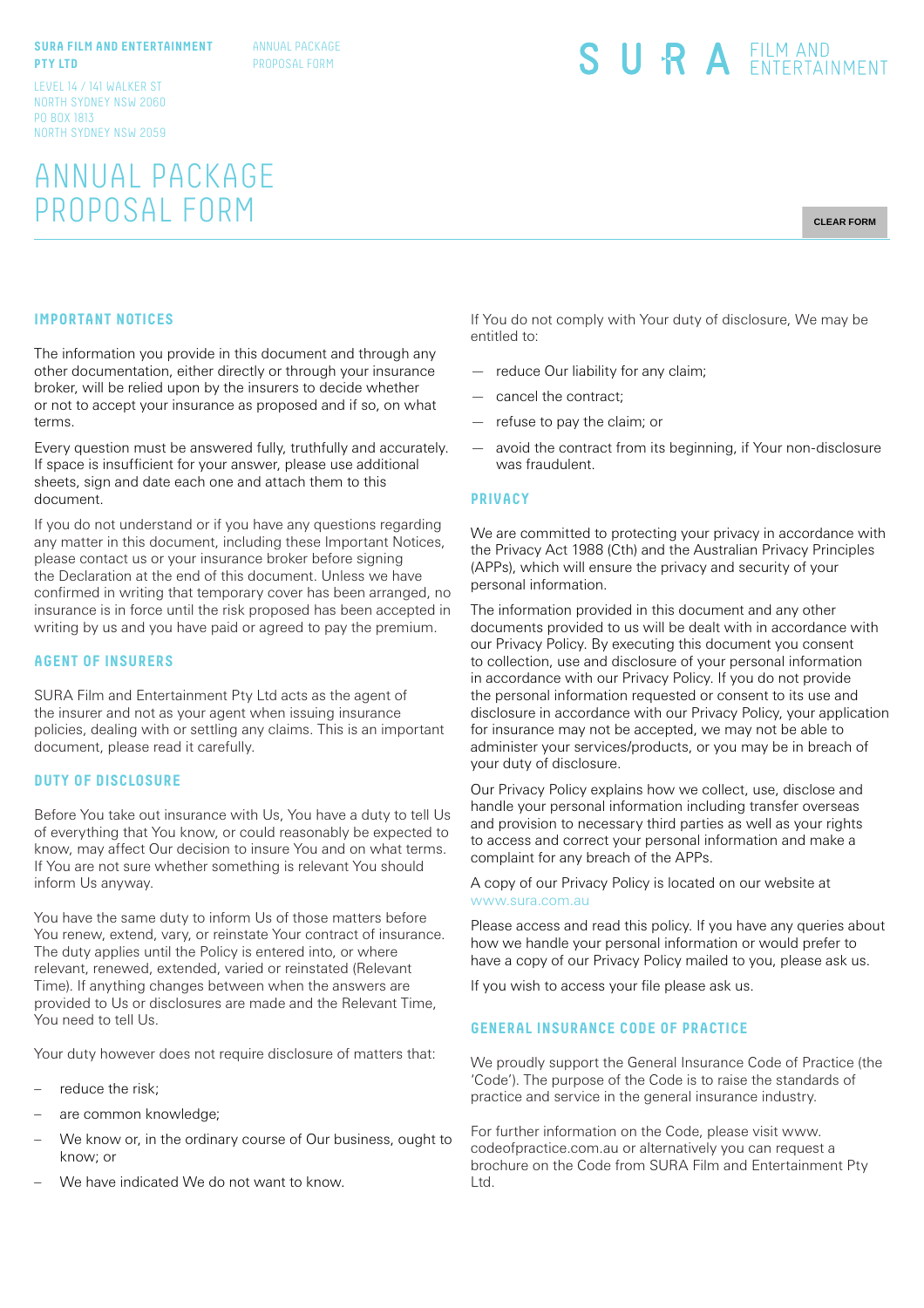# **ANNUAL PACKAGE PROPOSAL FORM**

|    | 1. Name of Proposer                                                                                                                                                                                                                   |                                  |                  |                            |
|----|---------------------------------------------------------------------------------------------------------------------------------------------------------------------------------------------------------------------------------------|----------------------------------|------------------|----------------------------|
|    | 2. Address                                                                                                                                                                                                                            |                                  |                  |                            |
|    | 3. Telephone No.                                                                                                                                                                                                                      | Facsimile No.                    |                  |                            |
|    | <b>Email Address</b>                                                                                                                                                                                                                  |                                  |                  |                            |
| 4. | (A) Individual<br>Proposer is:                                                                                                                                                                                                        | (B) Partnership                  | (C) Company      |                            |
| 5. | Number of Employees                                                                                                                                                                                                                   |                                  |                  |                            |
|    | 6. Is the Proposer registered for GST?                                                                                                                                                                                                |                                  |                  | $\mathsf{\perp}$ Yes<br>No |
|    | <b>ABN</b>                                                                                                                                                                                                                            | <b>ITC</b>                       | $\frac{0}{0}$    |                            |
| 7. | Experience of Proposer (Examples)                                                                                                                                                                                                     |                                  |                  |                            |
| 8. | Period of Cover                                                                                                                                                                                                                       | From<br>$\sqrt{2}$<br>$\sqrt{2}$ | To<br>$\sqrt{2}$ | $\sqrt{ }$                 |
| 9. | Type of Productions Proposer is involved in (e.g. TVC, Doco)                                                                                                                                                                          |                                  |                  |                            |
|    | 10. Proposers Estimated Annual Production Costs                                                                                                                                                                                       |                                  |                  |                            |
|    | 11. Are the productions shot on film, tape or other form of Content Media? (If more than one, please provide a percentage split)                                                                                                      |                                  |                  |                            |
|    | 12. Are any special film processes, special film or specialised equipment being used in this production? (imax,<br>animation, computer-generated graphics, steadycam, underwater, aerial photography, etc.)<br>If yes, please explain |                                  |                  | $\sqcup$ Yes<br><b>No</b>  |
|    |                                                                                                                                                                                                                                       |                                  |                  |                            |
|    | 13. Will Content Media and camera equipment be tested prior to commencement of Principal Photography?<br>If no, please explain                                                                                                        |                                  |                  | $\mathsf{\perp}$ Yes<br>No |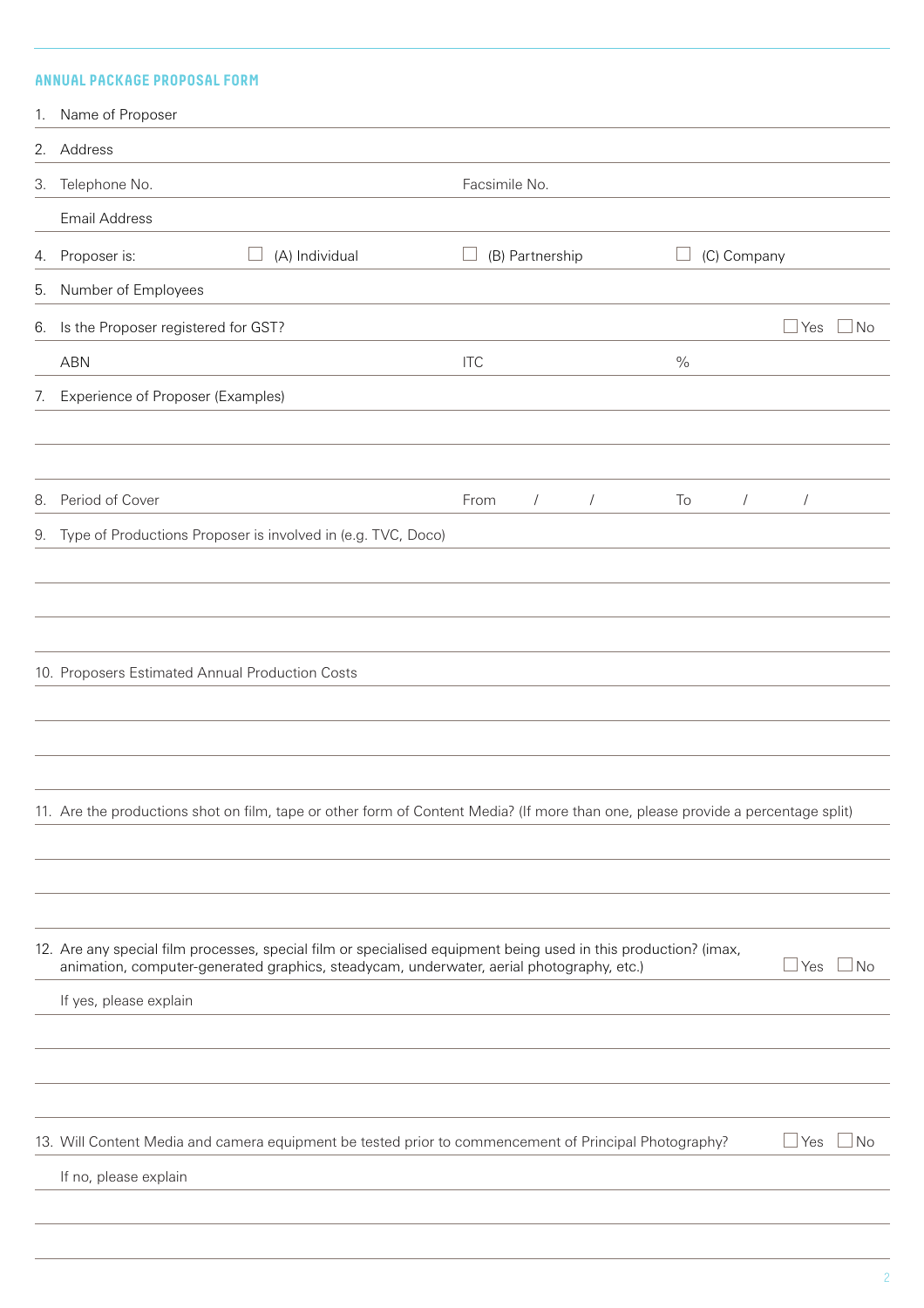| 14. How will Content Media be transported to the processing laboratory (e.g. road, rail, air)                                                                                                                            |                            |                                |
|--------------------------------------------------------------------------------------------------------------------------------------------------------------------------------------------------------------------------|----------------------------|--------------------------------|
| 15. How frequently will Content Media be:                                                                                                                                                                                |                            |                                |
| Transported<br>a)                                                                                                                                                                                                        |                            |                                |
| Processed<br>b)                                                                                                                                                                                                          |                            |                                |
| Views<br>$\circ$ )                                                                                                                                                                                                       |                            |                                |
| If not daily, explain in detail how frequently Content Media will be processed and viewed<br>$\mathsf{d}$                                                                                                                |                            |                                |
|                                                                                                                                                                                                                          |                            |                                |
|                                                                                                                                                                                                                          |                            |                                |
|                                                                                                                                                                                                                          |                            |                                |
| Will results be viewed daily on a colour monitor?<br>$\Theta$                                                                                                                                                            |                            | $\sqcup$ Yes<br>  No           |
| 16. Location to which equipment is returned when not in use                                                                                                                                                              |                            |                                |
| 17. What measures will be taken to protect equipment while in use and who is responsible?                                                                                                                                |                            |                                |
|                                                                                                                                                                                                                          |                            |                                |
|                                                                                                                                                                                                                          |                            |                                |
|                                                                                                                                                                                                                          |                            |                                |
| 18. Will equipment be loaned out, hired out or rented out?<br>If yes, please provide copy of Conditions of Business with this proposal.                                                                                  |                            | l No<br>l Yes                  |
| 19. Indicate by ticking if following security measures are in place at premises where equipment usually resides:                                                                                                         |                            |                                |
| Deadlocks on all external doors                                                                                                                                                                                          | Keyed locks on all windows |                                |
| Local alarm                                                                                                                                                                                                              | Monitored alarm            |                                |
|                                                                                                                                                                                                                          |                            |                                |
| 20. Will equipment be left in a motor vehicle overnight?                                                                                                                                                                 |                            | $\sqcup$ Yes<br>N <sub>o</sub> |
| If yes, will motor vehicle be parked in a locked garage?                                                                                                                                                                 |                            | l No<br>$\sqcup$ Yes           |
| 21. Do all major items have protective transport casing?                                                                                                                                                                 |                            | $\sqcup$ Yes<br>l No           |
| If no, how are items protected for transport?                                                                                                                                                                            |                            |                                |
|                                                                                                                                                                                                                          |                            |                                |
|                                                                                                                                                                                                                          |                            |                                |
|                                                                                                                                                                                                                          |                            |                                |
| 22. Geographical Limits Required                                                                                                                                                                                         | $\perp$ Australia wide     | New Zealand wide               |
|                                                                                                                                                                                                                          | Australia & New Zealand    | Worldwide                      |
| 23. Describe stunts, scenes involving animals, motorcycles, special vehicles, watercraft, aircraft, explosives, pyrotechnics,<br>use of trains/railroad or any other hazardous activities (Attach copy of safety report) |                            |                                |
|                                                                                                                                                                                                                          |                            |                                |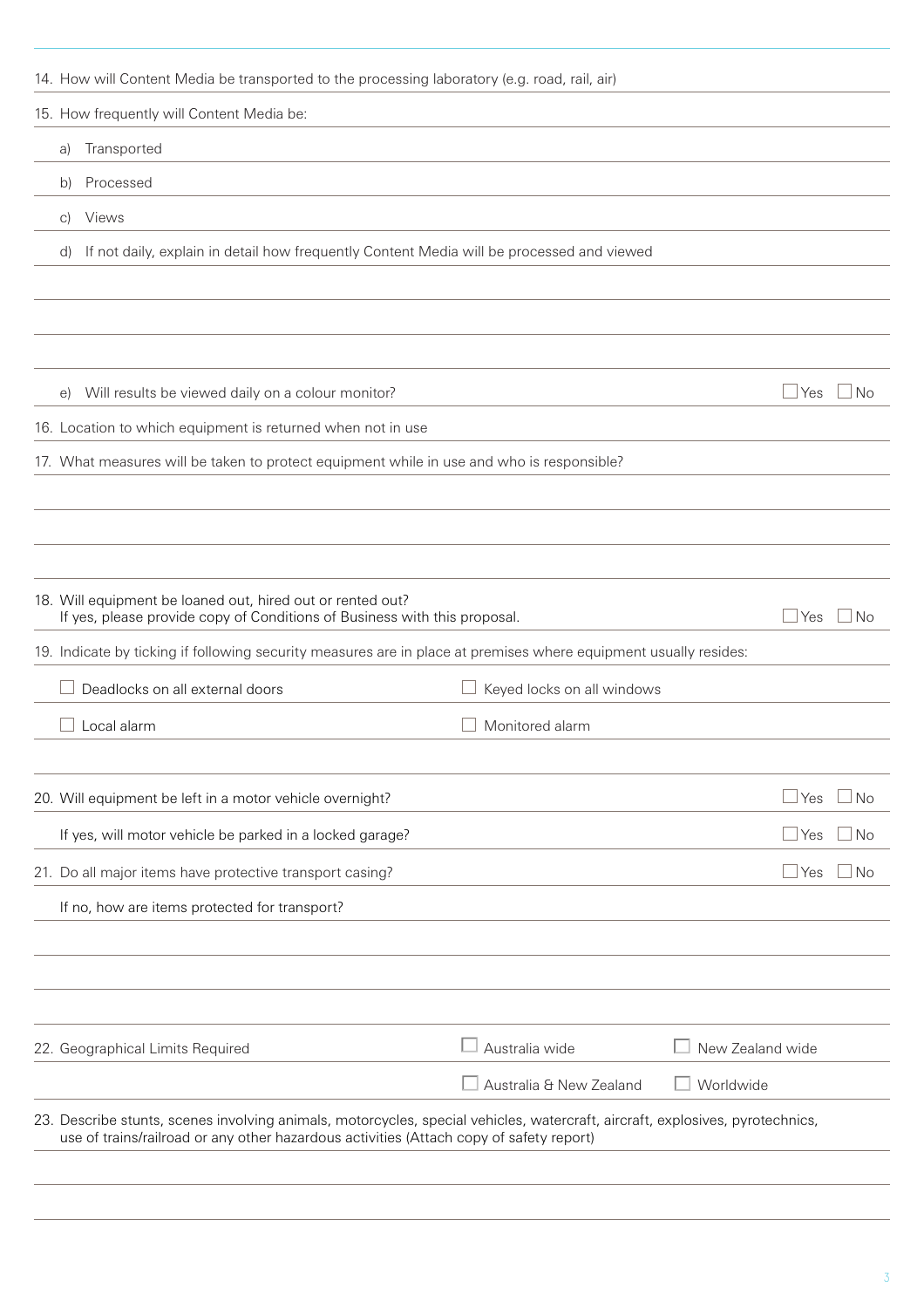| 24. Cast Coverage                                                            |     |                                               |                                       |                            |
|------------------------------------------------------------------------------|-----|-----------------------------------------------|---------------------------------------|----------------------------|
| <b>NAME</b>                                                                  | AGE | <b>ROLE</b>                                   | PERIOD OF COVER                       |                            |
|                                                                              |     |                                               |                                       |                            |
|                                                                              |     |                                               |                                       |                            |
|                                                                              |     |                                               |                                       |                            |
|                                                                              |     |                                               |                                       |                            |
|                                                                              |     |                                               |                                       |                            |
| 25. Are any persons covered involved in any hazardous activity?              |     |                                               |                                       | $\Box$ No<br>$\exists$ Yes |
| If yes, please provide full details                                          |     |                                               |                                       |                            |
|                                                                              |     |                                               |                                       |                            |
|                                                                              |     |                                               |                                       |                            |
|                                                                              |     |                                               |                                       |                            |
| 26. Insurance Requirements: Is Fire Coverage required?                       |     |                                               |                                       | $\Box$ Yes<br>$\Box$ No    |
| <b>TYPE OF COVER</b>                                                         |     |                                               | SUM INSURED (LIMIT ANY ONE OCCURANCE) |                            |
| Film Producers Imdemnity (Cast)                                              |     | $\, \, \raisebox{12pt}{$\scriptstyle \circ$}$ |                                       |                            |
| Content Media                                                                |     | \$                                            |                                       |                            |
| Extra Expense                                                                |     | $\, \, \raisebox{12pt}{$\scriptstyle \circ$}$ |                                       |                            |
| Production Property                                                          |     | \$                                            |                                       |                            |
| a) Owned Equipment                                                           |     | \$                                            |                                       |                            |
| Non Owned Equipment<br>b)                                                    |     | $\, \, \raisebox{12pt}{$\scriptstyle \circ$}$ |                                       |                            |
| Office Contents<br>$\vert$ C)                                                |     | $\, \, \raisebox{12pt}{$\scriptstyle \circ$}$ |                                       |                            |
| Props, Sets, Wardrobe and Scenery<br>d)                                      |     | \$                                            |                                       |                            |
| Money                                                                        |     | \$                                            |                                       |                            |
| Liability                                                                    |     | \$                                            |                                       |                            |
| 27. Currency Required                                                        |     | <b>AUD</b>                                    | <b>NZD</b><br>$\mathcal{A}$           |                            |
| 28. Do all independent contractors have their own public liability coverage? |     |                                               |                                       | $\Box$ Yes<br>$\exists$ No |
| If no, please explain                                                        |     |                                               |                                       |                            |
|                                                                              |     |                                               |                                       |                            |
|                                                                              |     |                                               |                                       |                            |
|                                                                              |     |                                               |                                       |                            |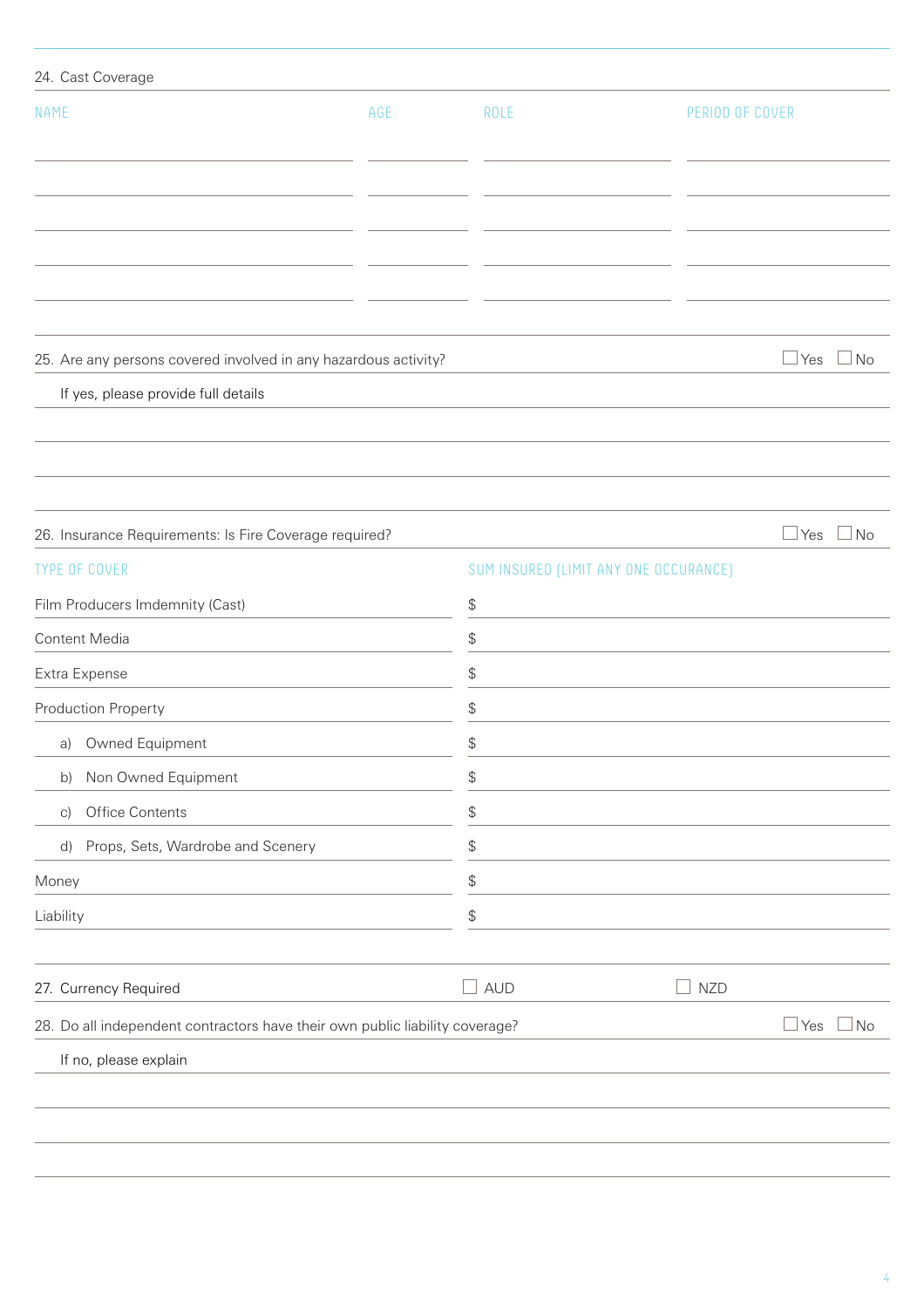|               | 29. If the Proposer is a company or a private business venture, other than a partnership,<br>please supply the names and addresses of each director                                                         |            |           |
|---------------|-------------------------------------------------------------------------------------------------------------------------------------------------------------------------------------------------------------|------------|-----------|
|               |                                                                                                                                                                                                             |            |           |
|               | 30. Have any of the Proposers ever been convicted of a criminal offence relating to arson, fraud or<br>otherwise involving dishonesty?                                                                      | ⊿ Yes      | $\Box$ No |
|               | If yes, please provide full details                                                                                                                                                                         |            |           |
|               |                                                                                                                                                                                                             |            |           |
|               |                                                                                                                                                                                                             |            |           |
|               | 31. Have any of the Proposers:                                                                                                                                                                              |            |           |
| a)            | Ever had any insurance declined, cancelled or made the subject of special terms or conditions?                                                                                                              | ⊥Yes       | ⊥No       |
| b)            | Lodged a claim on an insurance policy (other than for a motor vehicle or a life policy) during the<br>past five (5) years?                                                                                  | ⊥Yes       | <b>No</b> |
| $\mathcal{C}$ | Ever had a claim declined by an insurance company?                                                                                                                                                          | ∫Yes       | <b>No</b> |
|               | If Yes to a), b) or c), please provide full details                                                                                                                                                         |            |           |
|               |                                                                                                                                                                                                             |            |           |
|               | 32. Have any of the Proposers arranged any other insurance through SURA Film and Entertainment<br>or with any other insurer, which covers the subject matter of this Proposal?                              | ⊥Yes       | <b>No</b> |
|               | If Yes, please provide full details                                                                                                                                                                         |            |           |
|               |                                                                                                                                                                                                             |            |           |
|               |                                                                                                                                                                                                             |            |           |
|               | 33. Have any of the Proposers entered into any agreement which would affect your right to make a claim against<br>a responsible Third Party in the event of a claim under the insurance now being proposed? | <b>Yes</b> | l No      |
|               | If Yes, please provide full details                                                                                                                                                                         |            |           |
|               |                                                                                                                                                                                                             |            |           |
|               |                                                                                                                                                                                                             |            |           |
|               |                                                                                                                                                                                                             |            |           |
|               | 34. Is the financial interest of any other person or organisation (for example, a mortgagee or other<br>financier, lessor or principal), to be noted on the policy?                                         | ⊿Yes       | l No      |
|               | If Yes, please provide full details                                                                                                                                                                         |            |           |
|               |                                                                                                                                                                                                             |            |           |
|               |                                                                                                                                                                                                             |            |           |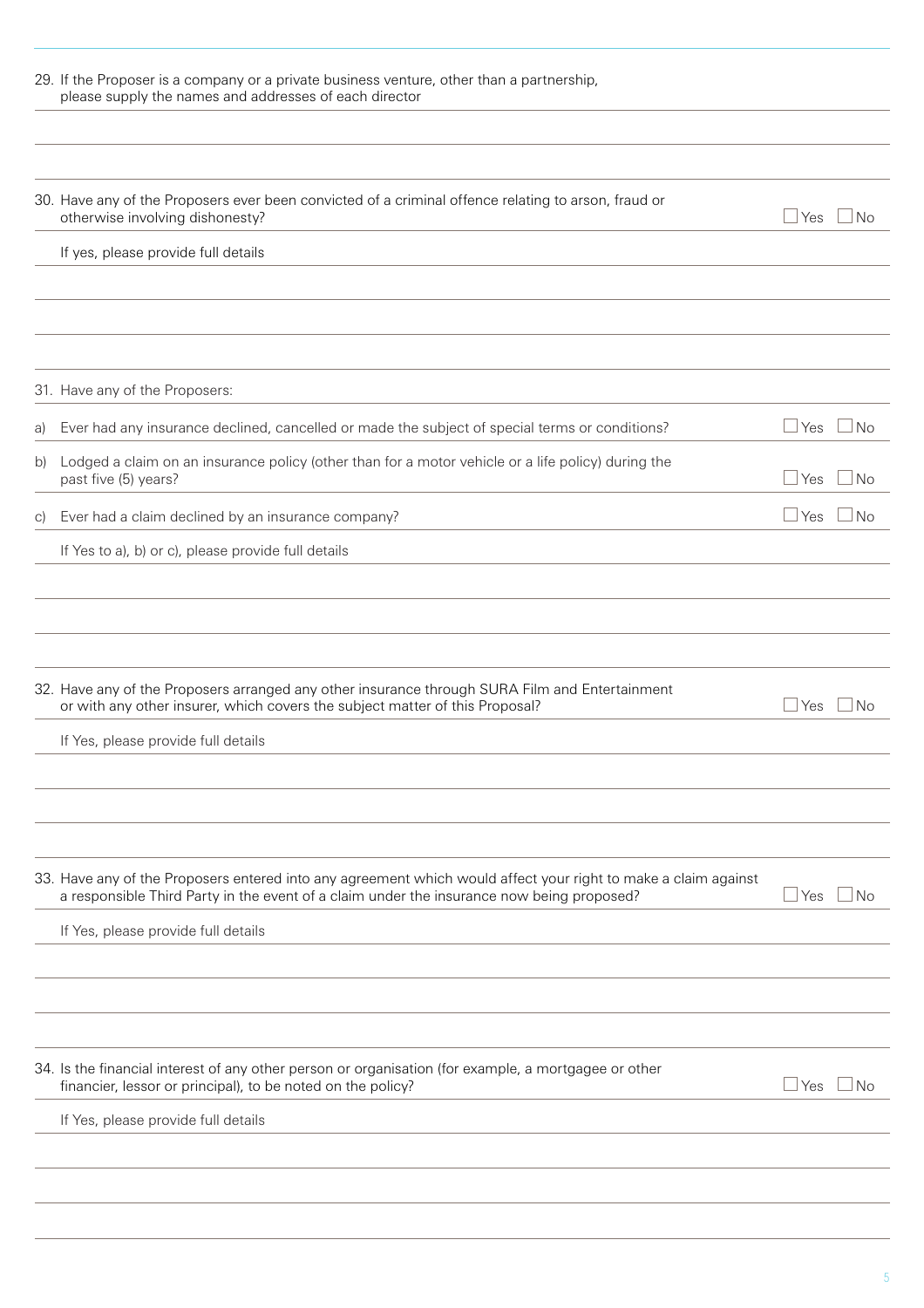|    | 35. Have you or any Partner or Director of the business                                                             |                    |
|----|---------------------------------------------------------------------------------------------------------------------|--------------------|
| a) | Ever been declared bankrupt?                                                                                        | ⊿ Yes<br>No        |
|    | If Yes, please provide full detail                                                                                  |                    |
|    |                                                                                                                     |                    |
|    |                                                                                                                     |                    |
|    |                                                                                                                     |                    |
| b) | Been involved in a company or business which became insolvent or subject to any form of<br>solvency administration? | $\sqcup$ Yes<br>No |
|    | If Yes, please provide full details                                                                                 |                    |
|    |                                                                                                                     |                    |
|    |                                                                                                                     |                    |
|    |                                                                                                                     |                    |